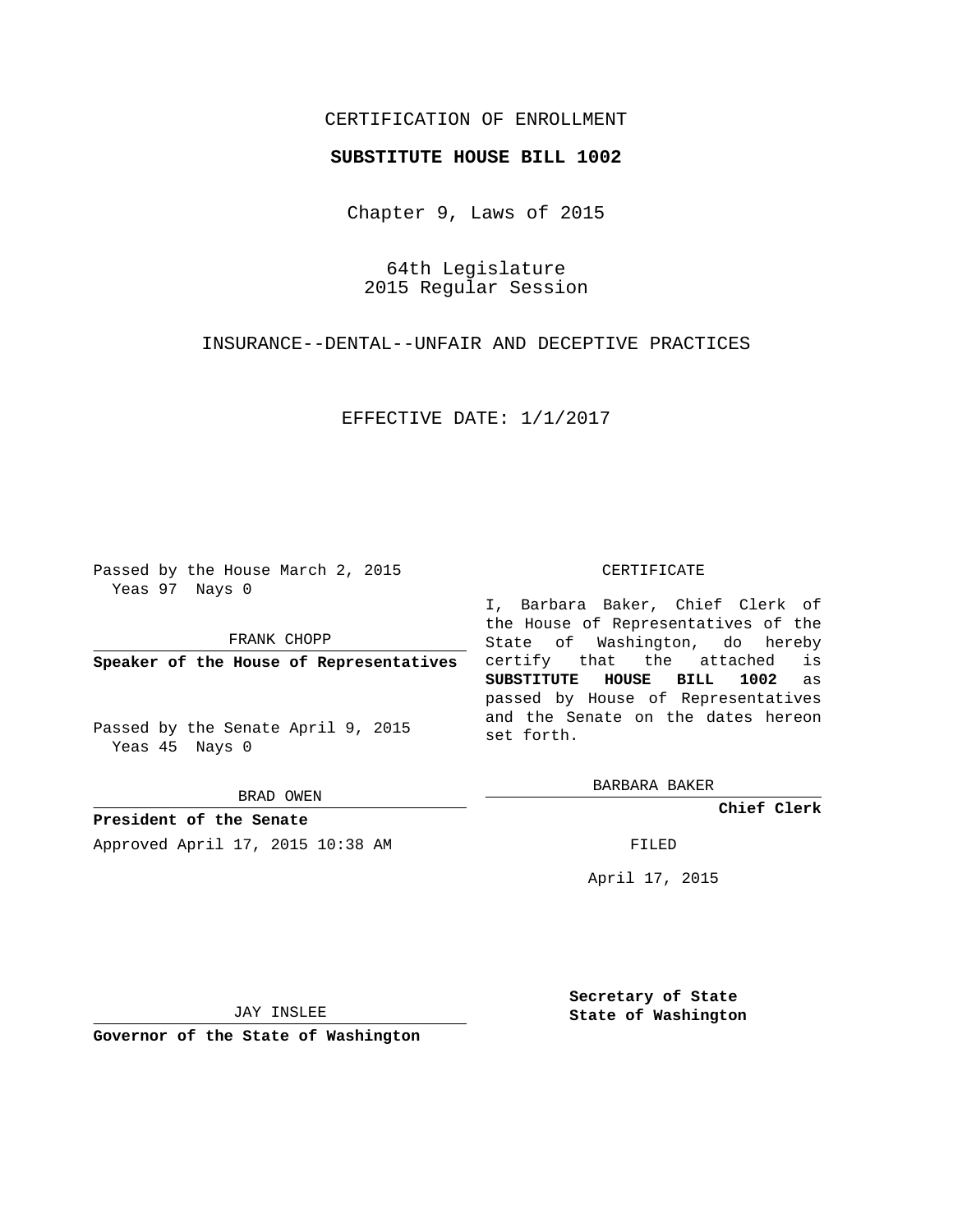## **SUBSTITUTE HOUSE BILL 1002**

Passed Legislature - 2015 Regular Session

**State of Washington 64th Legislature 2015 Regular Session By** House Health Care & Wellness (originally sponsored by Representative DeBolt)

READ FIRST TIME 02/17/15.

1 AN ACT Relating to prohibiting unfair and deceptive dental 2 insurance practices; adding new sections to chapter 48.43 RCW; and 3 providing an effective date.

4 BE IT ENACTED BY THE LEGISLATURE OF THE STATE OF WASHINGTON:

5 NEW SECTION. **Sec. 1.** A new section is added to chapter 48.43 6 RCW to read as follows:

 (1) A health carrier offering a dental only plan may not deny coverage for treatment of emergency dental conditions that would otherwise be considered a covered service of an existing benefit contract on the basis that the services were provided on the same day the covered person was examined and diagnosed for the emergency 12 dental condition.

13 (2) For purposes of this section:

 (a) "Emergency dental condition" means a dental condition manifesting itself by acute symptoms of sufficient severity, including severe pain or infection such that a prudent layperson, who possesses an average knowledge of health and dentistry, could reasonably expect the absence of immediate dental attention to result in:19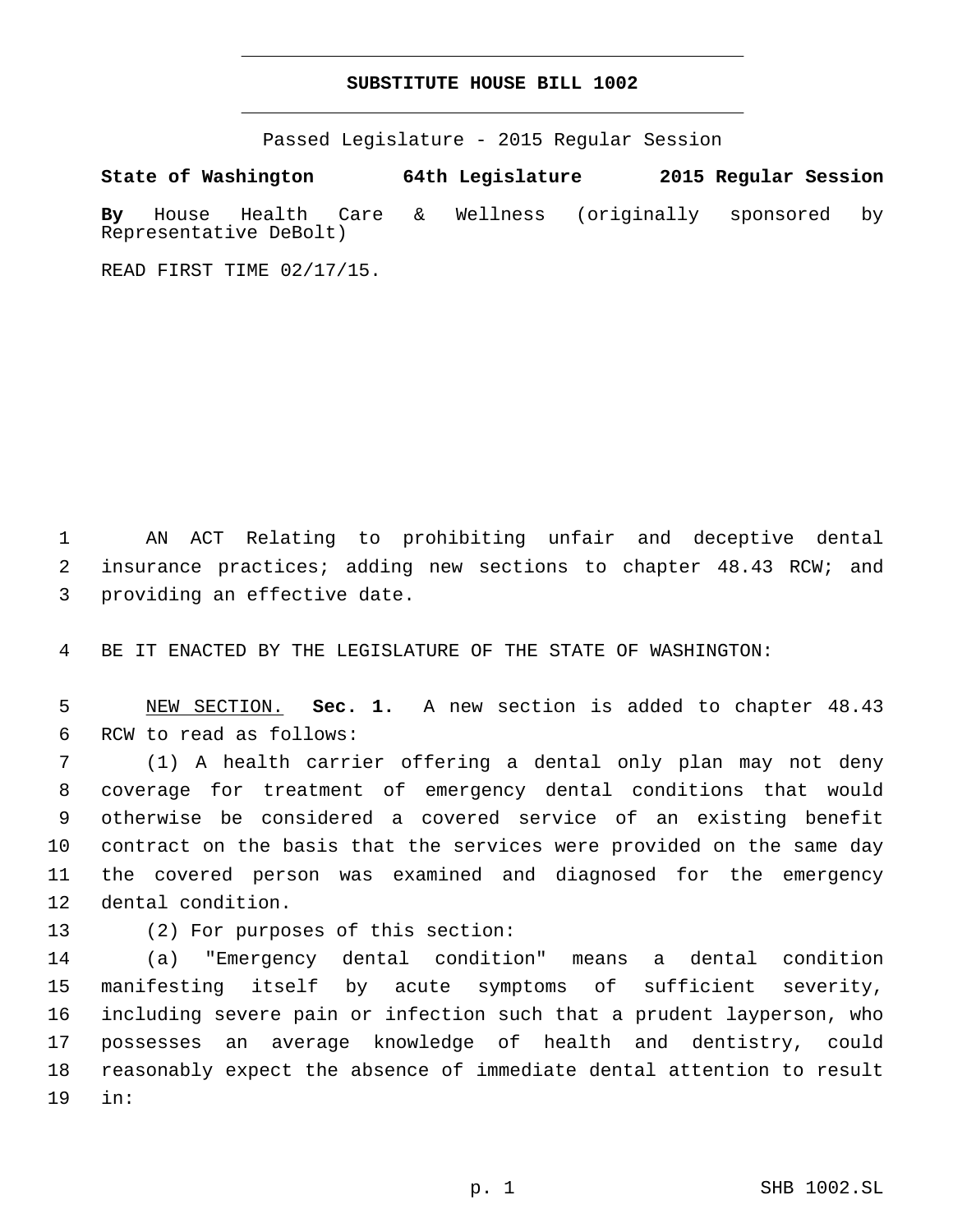(i) Placing the health of the individual, or with respect to a pregnant woman the health of the woman or her unborn child, in 3 serious jeopardy;

(ii) Serious impairment to bodily functions; or

(iii) Serious dysfunction of any bodily organ or part.

 (b) "Health carrier," in addition to the definition in RCW 48.43.005, also includes health care service contractors, limited health care service contractors, and disability insurers offering 9 dental only coverage.

 NEW SECTION. **Sec. 2.** A new section is added to chapter 48.43 11 RCW to read as follows:

 (1) Each health carrier offering a dental only plan shall submit to the commissioner on or before April 1st of each year as part of the additional data statement or as a supplemental data statement the following information for the preceding year that is derived from the carrier's annual statement, including the exhibit of premiums, enrollments, and utilization for the company at an aggregate level 18 and the additional data to the annual statement:

19 (a) The total number of dental members;

(b) The total amount of dental revenue;

21 (c) The total amount of dental payments;

 (d) The dental loss ratio that is computed by dividing the total 23 amount of dental payments by the total amount of dental revenues;

(e) The average amount of premiums per member per month; and

 (f) The percentage change in the average premium per member per 26 month, measured from the previous year.

 (2) A carrier shall electronically submit the information described in subsection (1) of this section in a format and according 29 to instructions prescribed by the commissioner.

 (3) The commissioner shall make the information reported under this section available to the public in a format that allows comparison among carriers through a searchable public web site on the 33 internet.

 (4) For the purposes of licensed disability insurers and health care service contractors, the commissioner shall work collaboratively with insurers to develop an additional or supplemental data statement that utilizes to the maximum extent possible information from the annual statement forms that are currently filed by these entities.